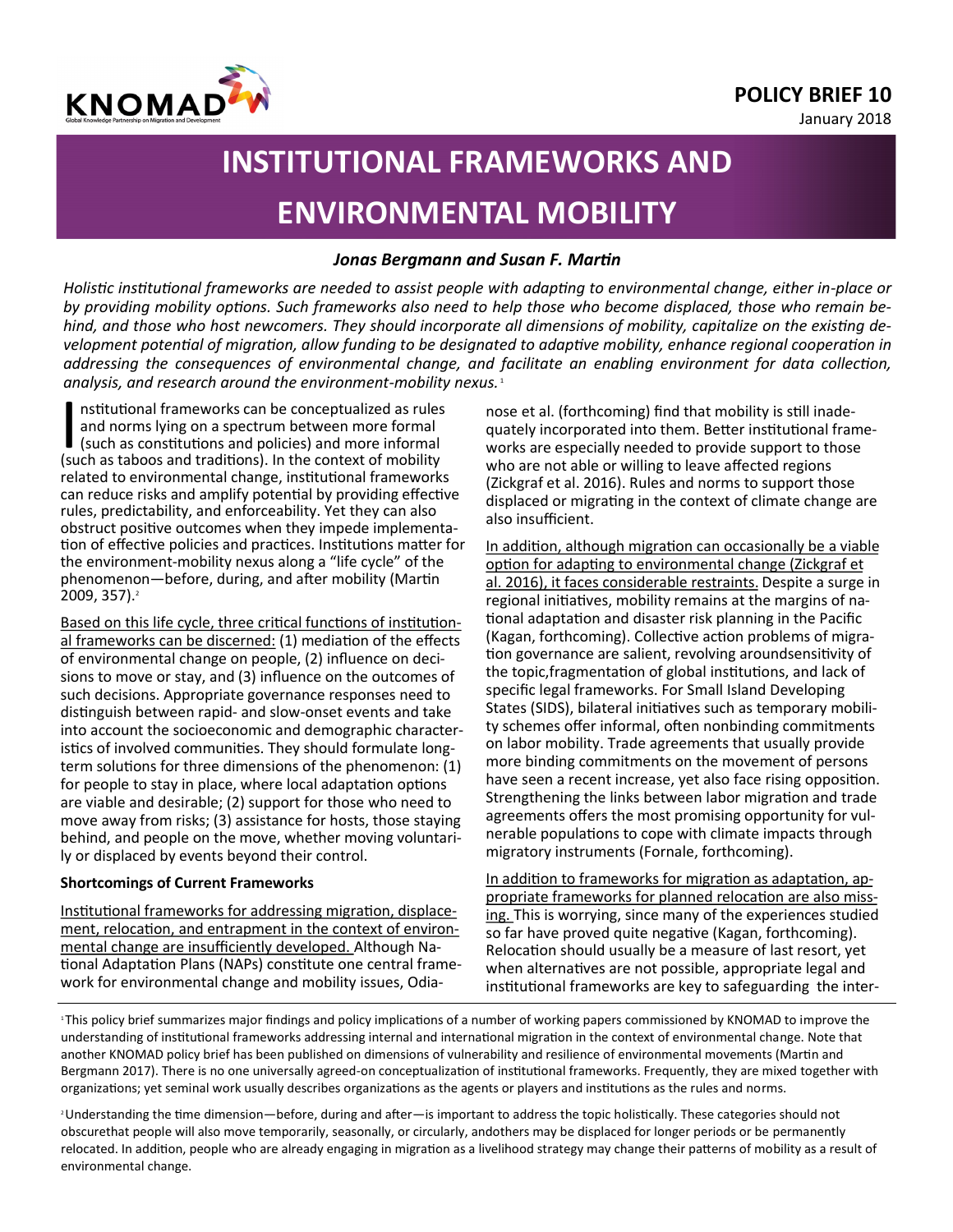

ests of affected populations across all three stages of planned relocation (see table). Frameworks should be established before the need for relocation arises to prevent rushed and inadequate responses. Legal preparedness can provide safeguards against misuse of relocation for political, economic, or commercial reasons and help limit conflicts between customary and state laws. Since relocation can be disruptive and costly in both financial and human terms, it requires well-defined institutional frameworks that establish stable mechanisms for determining when and how to relocate people. As planned relocation is an expensive process, access to sufficient and sustained funding is often challenging yet vital to safeguarding an adequate outcome for concerned populations.

#### **The Importance of Legal and Institutional Frameworks across the Three Stages of Planned Relocation, Adapted from: Georgetown University, UNHCR, and IOM (2017).**<sup>3</sup>

| Stage 1:<br>Deciding to<br>relocate a<br>community | Stage 2:<br>Pre-move planning | Stage 3:<br>Implementation<br>of the plan:<br>Before, during,<br>and after<br>relocation |
|----------------------------------------------------|-------------------------------|------------------------------------------------------------------------------------------|
| The frameworks                                     | The frameworks set            | Changes to legal                                                                         |
| determine who                                      | out the planning              | and institutional                                                                        |
| makes the                                          | process, including            | frameworks may                                                                           |
| decision, who is                                   | who is in charge and          | be necessary as a                                                                        |
| involved, and what                                 | what financial and            | result of the                                                                            |
| evidence is                                        | human resources are           | implementation                                                                           |
| needed.                                            | needed.                       | process.                                                                                 |

Indeed, the question of funding for mobility as adaptation constitutes an overarching challenge. Although the recognition of migration and relocation as forms of adaptation in the United Nations Framework Convention on Climate Change (UNFCCC) has provided an opening for access to a growing number of funds, climate financing still focuses largely on local adaptation (Kagan, forthcoming).<sup>4</sup> Bureaucratic obstacles and the difficulty to define adequate mobility interventions constitute considerable challenges.

Finally, institutional frameworks should be informed by improved knowledge about environmental change and mobility, and should facilitate knowledge production. Evidencebased policies and frameworks building on good practices are essential for a topic that is both politically salient and can have large impacts on concerned populations as well as states. Yet, data on the issue is still unsatisfactory, especially concerning the determinants of migration, long-term efficacy of migration as an adaptation mechanism, impacts, and efficacy of strategies to reduce emigration pressures (KNOMAD 2015, 2016). The number of rigorous quantitative studies is limited, and systematic reviews are still not com-

### prehensive.

## **Policy Implications**

- Holistic approaches to addressing environmental mobility are needed. There is no one-size-fits-all solution (Zickgraf et al. 2016); identifying those pathways that guarantee the most resilience (local adaptation, or internal or international movement or relocation) will be crucial. No migration is not an option in many regions (Stojanov et al. 2017). However, mobility itself can be a result of vulnerabilities or can increase them (Martin and Bergmann 2017). Institutional frameworks have an important role to play in tapping the potential and assuaging the risks of movement. They need to encourage investment in local adaptation where viable, while allowing for migration or relocation where needed, and supporting those who host, who remain behind, or whose displacement cannot be avoided (Odianose et al., forthcoming).
- National and international institutional frameworks need to incorporate mobility more comprehensively in adaptation responses to address vulnerability and foster resilience. All dimensions of movement need to be included in local, national, and regional planning, as well as in disaster risk management and reduction systems (Odianose et al., forthcoming; Kagan, forthcoming). Environmental mobility should also be incorporated into national labor migration policies, bilateral and regional frameworks such as trade agreements, and employment schemes (Fornale, forthcoming).
- Regional integration, cooperation, and their links with international action should be fostered. Regional frameworks need to allow for targeted cooperation around the issue, especially in regions with historically important intraregional rates of migration such as West Africa (Odianose et al., forthcoming).
- Institutional frameworks should aim to capitalize on the existing development potential of migration. One example is diaspora engagement in sustainable investments in land restoration and resilience. Frameworks such as national policies should also allow remittances to foster adaptation responses. In preparing receiving areas, urban infrastructure and protection mechanisms for both migrants and trapped populations are key; better legislation and humanitarian responses to those displaced by disasters should be based on suggestions by the Nansen Protection Agenda (Bendandi and Venier 2017; Banerjee et al. 2017; Zickgraf et al. 2016; Odianose et al., forthcoming).
- Those in charge of institutional frameworks would gain from greater knowledge of "preexisting and potential

<sup>3</sup>A Toolbox on Planned Relocation has been developed, and KNOMAD was a partner in this Georgetown University–led initiative, along with the UN High Commissioner for Refugees, the International Organization for Migration, and UN University. The table is adapted from this toolbox (Georgetown University, UNHCR, and IOM 2017).

<sup>4</sup>Funding for mobility has yet to be included in proposals for the Green Climate Fund, the Global Environment Facility Trust Fund, the Least Developed Countries Fund, the Special Climate Change Fund, or the Adaptation Fund under the Kyoto Protocol.